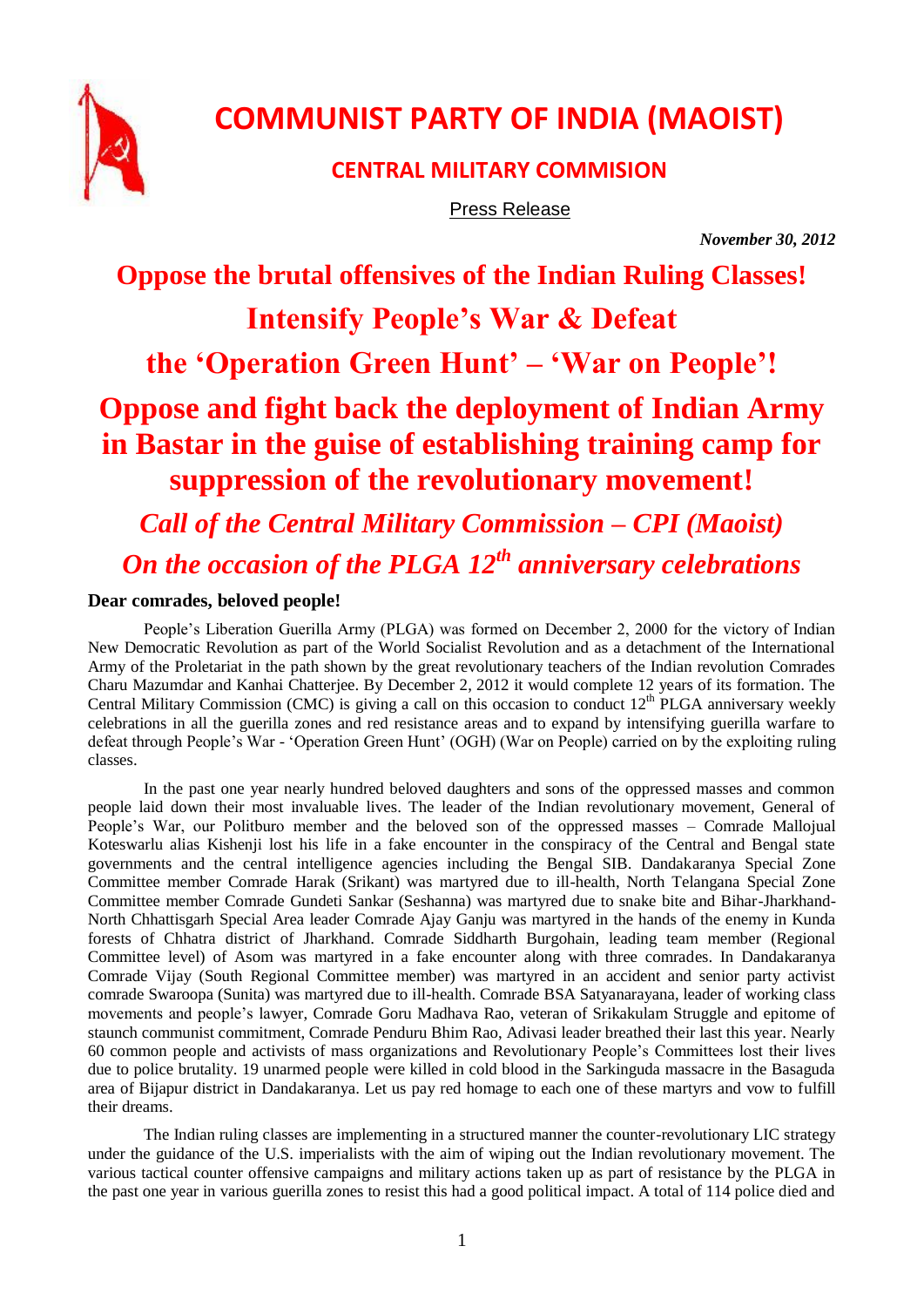more than 191 were injured in several single actions, operations and ambushes such as – the ambush near Gorgonda (Sukma) on the vehicle of Koya Commando commanders Kartam Surya and Kicha Nanda, the massive brave ambush conducted on the convoy of CRPF and CoBRA forces near Pusutola (Gadchiroli), Irpugutta ambush (Kanker), Kirandul night ambush (Dantewada), the ambush on butcher Mahendra Karma, the leader of Salwa Judum (Dantewada) – all in Dandakaranya; the valiant ambush on mine-proof vehicle near Bargarh (Garhwa), Kharanji Tungi ambush (Latehar), the brave attack on the enemy helicopter in Labhar forest area (Latehar), the ambush on NH-2 (Latehar), the attack on the escort vehicle in Giridih town & release of eight Maoist prisoners – all in Jharkhand; the battles waged by PLGA on the CRPF and CoBRA forces on the same day in Baltor and Dumaria forests in Gaya district of Bihar, the ambush on mine-proof vehicle near Sakarbandha; the Janniguda (Dyke 3) ambush (Chitrakonda-Balimela road), the single action in Sileru – in AOB; the Badarpanga ambush in Odisha (Kandhamal), the night ambush in North Telangana and the Gaoltor ambush in West Bengal (Lalgarh). PLGA seized 29 weapons from them. Due to the guerilla actions of the PLGA the ruling classes were forced to deploy more forces in our areas and to decentralize forces in vast areas. As a result, PLGA forces were successful in fighting back the enemy offensive.

From mid-2011 the ruling classes increased their offensives on the movement areas. These operations are being carried out with the aim of damaging our movement areas and damaging our coordination by cutting up our areas into parts. Massacres like the one at Sarkinguda on the people and murders of activists are increasing. Reactionary gangs like Salwa Judum, Nagrik Suraksha Samity, TPC, SPM, Harmad Bahini, Bhairav Sena, Santi Committee and Santi Sangam, secret vigilante gangs, police, paramilitary and commando forces are together resorting to such massacres. The National Counter-Terrorism Center (NCTC) to be newly formed by the central government to fight back Maoists and 'terrorists' would turn out to be the 'biggest threat even to the namesake sovereignty, peace, security, freedom, democracy and right to live of the people'.

The Indian government is deploying Army to wipe out the revolutionary movement. They are constructing all the infra structure needed for the offensives to be conducted by the Army and the Air Force. Air Bases are being built in several areas in Chhattisgarh (CG), Vidarbha, Andhra Pradesh (AP), Bihar, Jharkhand and Odisha for conducting Air Force attacks in support of the Army offensives. There are building 400 fortified police stations in the four tri-junctions – AP-CG-Maharashtra; AP-CG-Odisha; CG-Jharkhand-Odisha and Odisha-West Bengal-Jharkhand and strengthening carpet security. They are giving training, weapons and equipment to their forces to fight back any kind of attacks by our PLGA forces. They are speeding up their preparations for drone (UAV) attacks and are concentrating on annihilating the leadership in the field. The central government decided to build 2200 communication towers in areas of Naxalite influence. With the aim of keeping surveillance on the movements of guerillas in thick forests they launched Resat-1 satellite in end April 2012. They are intensifying reforms with the aim of splitting the revolutionary camp and increasing the social base of the exploiting classes. They are economically benefiting a section of people amongst the political leaders, officials, contractors, tribal elders/bad gentry, rich and middle peasants and are utilizing them as their social base. They are waging incessant psychological warfare by propagating on one hand that socialism-communism are outdated and that they can never emerge victorious and on the other hand are urging those inside revolutionary camp to join the police or as informers by deserting the revolutionary movement as they would be wiping it within 5-10 years and as they could never win. They are encouraging liquidators like Savyasachi Panda and trying to fizzle out the movement.

Resorting to heinous, cruel and inhuman offensives on the revolutionaries and the oppressed masses to hand over billions of dollars worth riches to the imperialist corporations, loot of resources and wiping out the alternative people's political power that is budding under the leadership of the Maoist party is the aim of the Indian ruling classes and their imperialist masters. CMC is calling upon the oppressed masses and all well-wishers of the people to defeat the offensive of the Indian State by intensifying the People's War and democratic and political agitations all over the country.

#### **Dear Comrades, beloved people!**

The financial crisis of world capitalism is deepening and expanding further. The imperialists are contending with each to loot all kinds of sources (human, material) in the backward countries apart from increasing exploitation on the workers and middle classes in their countries in order to overcome this crisis. Attacks on Sikhs, East Asians, South Asians, Muslims and Arabs increased a lot as racism is increasing outrageously in the imperialist countries. Workers, youth, women and middle classes are agitating in several European countries against these neo-liberal economic policies. Proletarian parties and progressive people's organizations are gaining strength again. Anti-imperialist struggles are intensifying in various forms in all the backward countries. As pro-U.S. rulers had again come to power after the Arab Spring in another guise, people are inevitably realizing the need to choose the revolutionary path. Resistance struggles of oppressed nationalities are continuing in several countries. Muslim people rose like a storm all over the world against the U.S. film that insulted Islam. Advancement of People's Wars in Philippines and India, revolutionary forces separating